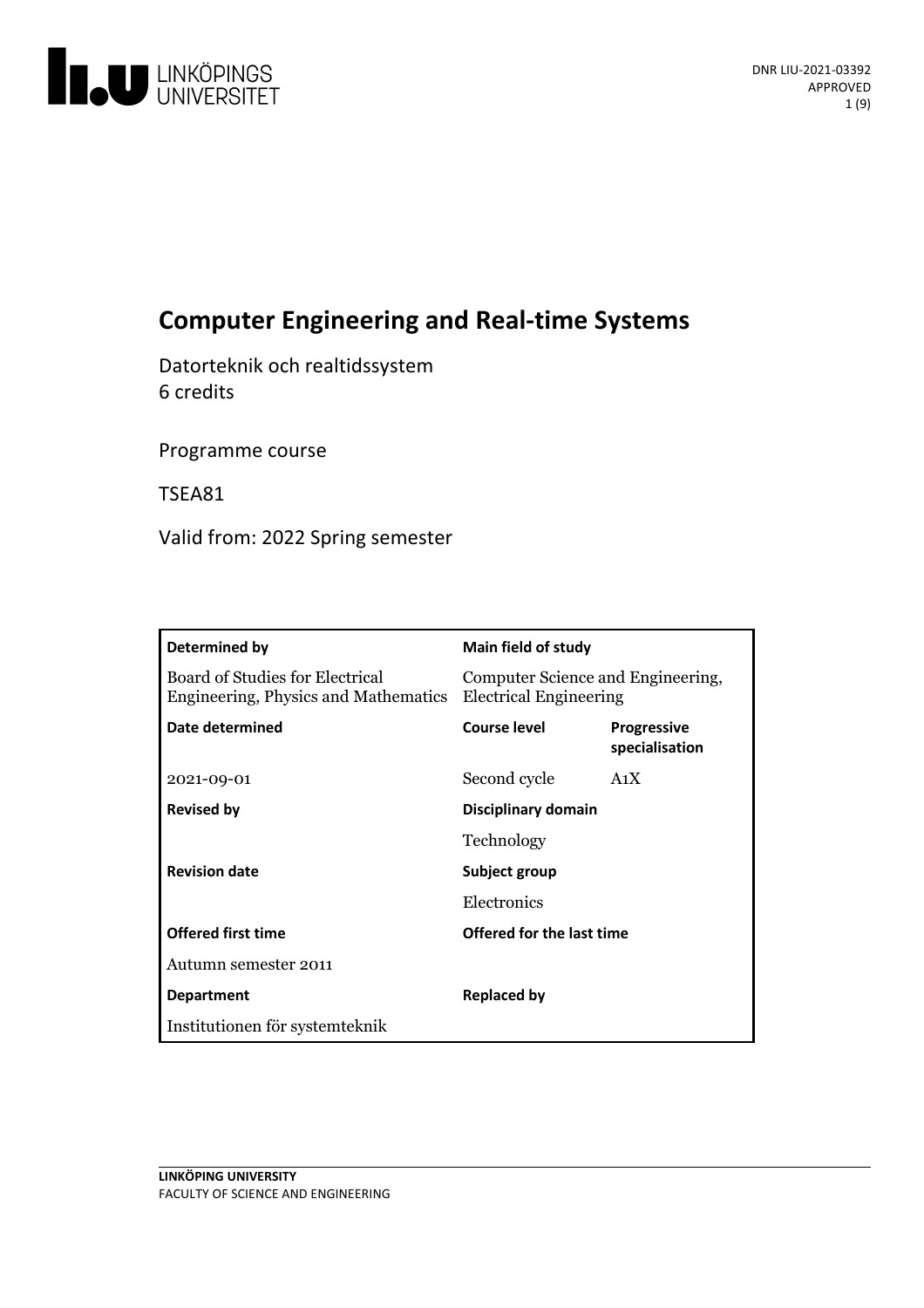## Course offered for

- Master of Science in Electronics Design Engineering
- Master of Science in Industrial Engineering and Management
- Master of Science in Mechanical Engineering
- Master of Science in Applied Physics and Electrical Engineering
- Master of Science in Industrial Engineering and Management International
- Master of Science in Applied Physics and Electrical Engineering International

## **Prerequisites**

Computer Hardware and Architecture, Programming and Data Structures, basic knowledge of programming in the C programming language. (If you have used  $C$ in your bachelor project in Electronics this is typically enough.)

# Intended learning outcomes

To develop an understanding of hardware/software interactions in computer systems with parallel activities and time constraints, and to develop basic skills for integration of software using <sup>a</sup> real-time operating system. After <sup>a</sup> completed course, the student shall be able to:

- give examples of hardware/software interactions for handling of parallel activities and time constraints
- explain properties of software with parallel activities
- describe the structure, and give examples from the implementation, of a real-time kernel
- summarize how the underlying computer architecture and instruction set influences the implementation of a real-time operating system
- design and implement software with parallel activities and time constraints
- use a real-time operating system
- exhibit basic skills in integration of software and a real-time operating system for a specific computer architecture

## Course content

Introduction to real-time systems, parallel activities and time constraints, parallel activities on a processor, interrupt-driven systems, foreground/background systems, processes and threads, real-time operating systems, shared resources, mutual exclusion, semaphores, condition variables, message-based systems, structure and implementation of <sup>a</sup> real-time kernel, context switch implementation, hardware support for parallel activities, interrupts and exceptions, user mode and supervisor mode in <sup>a</sup> processor, memory protection, virtual addressing, examples of real-time operating systems, examples of industrial applications

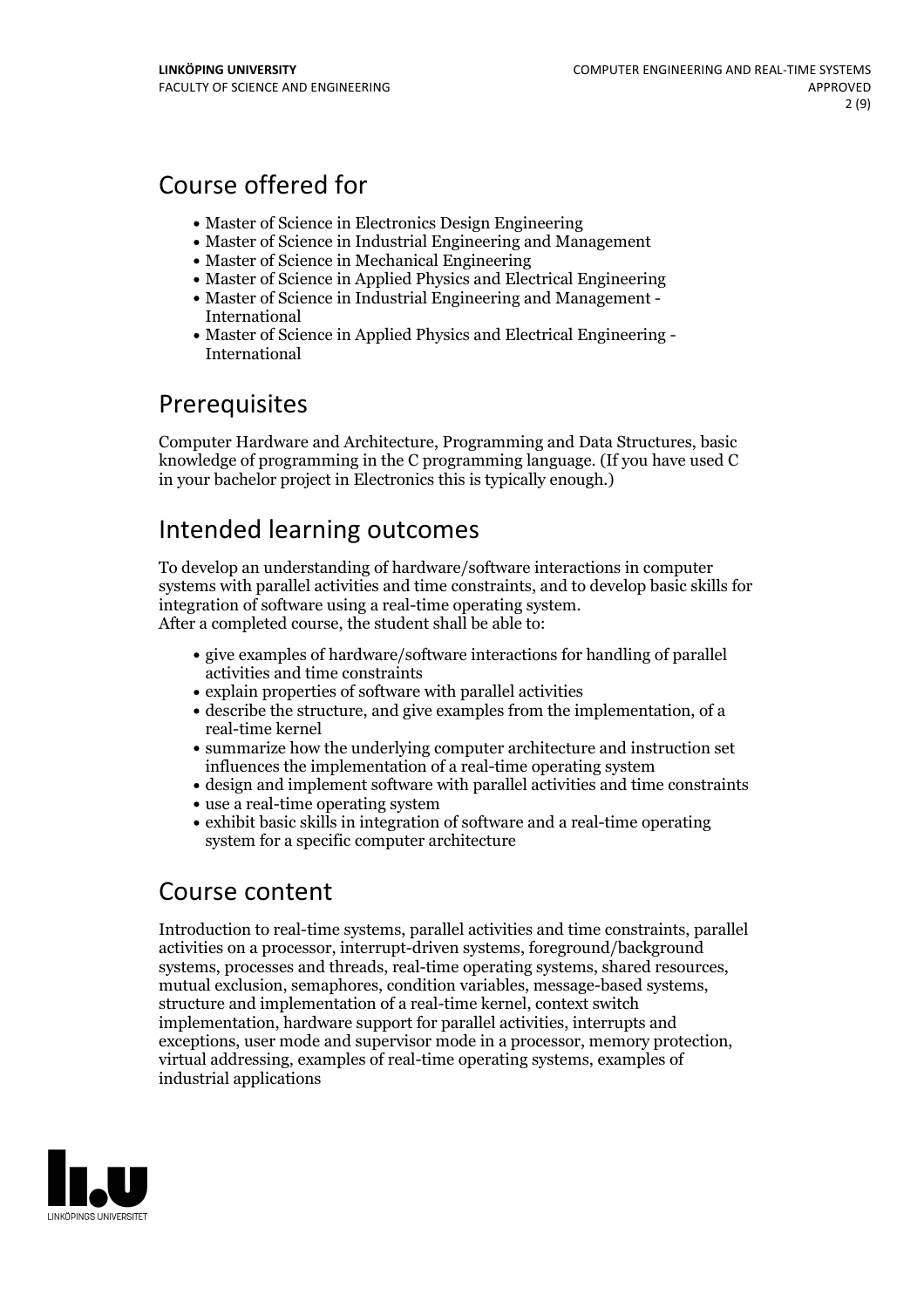# Teaching and working methods

The course contains lectures and laboratory exercises. The laboratory exercises constitute a coherent series, where the student gets basic competence in design and implementation of real-time systems using a real-time operating system. The exercises are performed independently by the students, with guidance and examination. A selected set of the laboratory exercises are also examined by a written report. The exercises are done on a PC, with Windows or Linux, and some exercises make use of external hardware in the form of an embedded system.

The course uses the programming language C.

## Examination

|                                                                                               | TEN <sub>1</sub> Written Examination | 2 credits      | U, 3, 4, 5 |  |  |
|-----------------------------------------------------------------------------------------------|--------------------------------------|----------------|------------|--|--|
|                                                                                               | LAB1 Translation is not available    | 4 credits U, G |            |  |  |
| Grade for the course: The grade for the course is based on the grade from the<br>written exam |                                      |                |            |  |  |

## Grades

Four-grade scale, LiU, U, 3, 4, 5

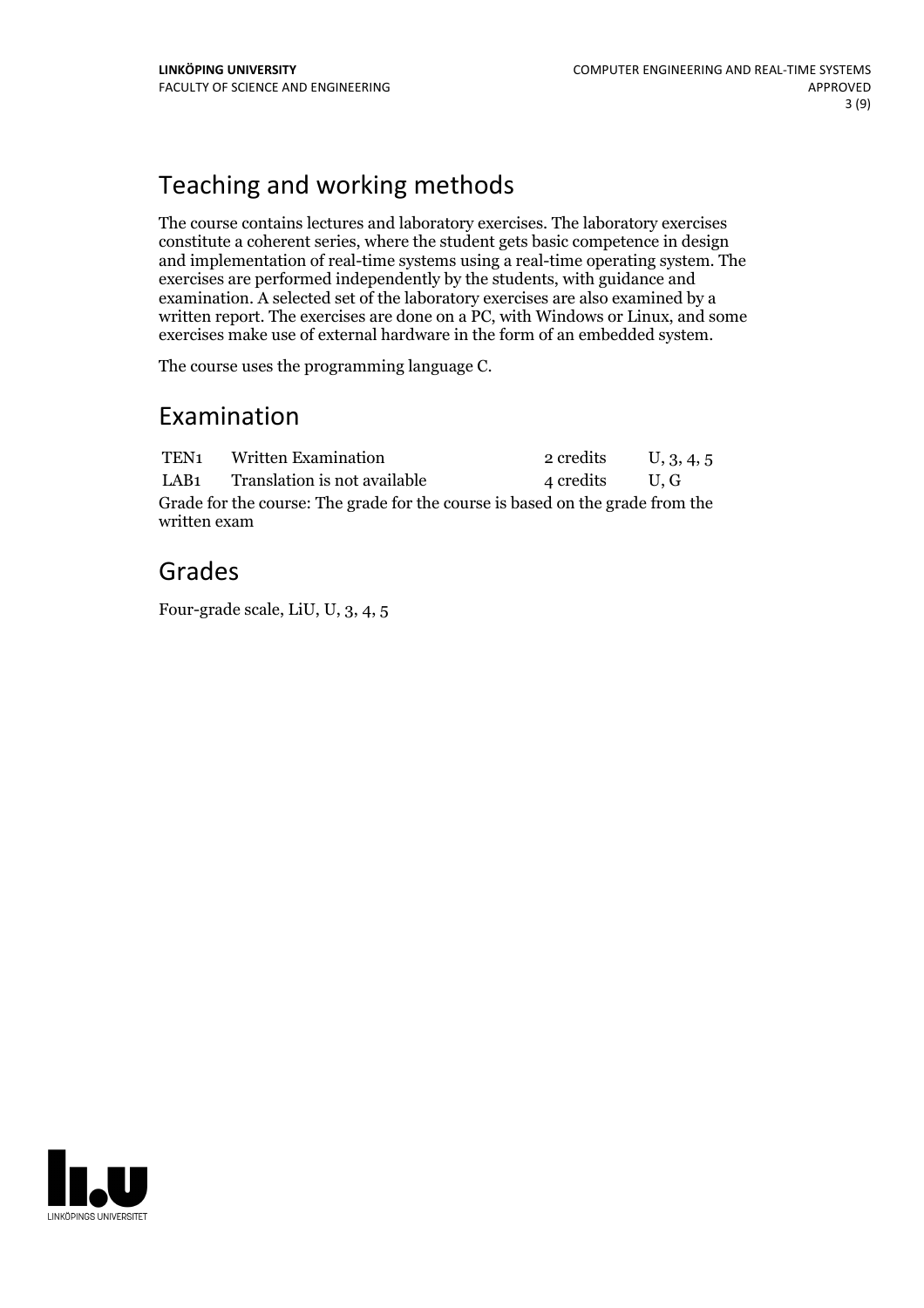# Other information

### **About teaching and examination language**

The teaching language is presented in the Overview tab for each course. The examination language relates to the teaching language as follows:

- If teaching language is "Swedish", the course as a whole could be given in Swedish, or partly in English. Examination language is Swedish, but parts
- of the examination can be in English. If teaching language is "English", the course as <sup>a</sup> whole is taught in English. Examination language is English. If teaching language is "Swedish/English", the course as <sup>a</sup> whole will be
- taught in English if students without prior knowledge of the Swedish language participate. Examination language is Swedish or English depending on teaching language.

#### **Other**

The course is conducted in a manner where both men's and women's experience and knowledge are made visible and developed.

The planning and implementation of a course should correspond to the course syllabus. The course evaluation should therefore be conducted with the course syllabus as a starting point.

If special circumstances prevail, the vice-chancellor may in a special decision specify the preconditions for temporary deviations from this course syllabus, and delegate the right to take such decisions.

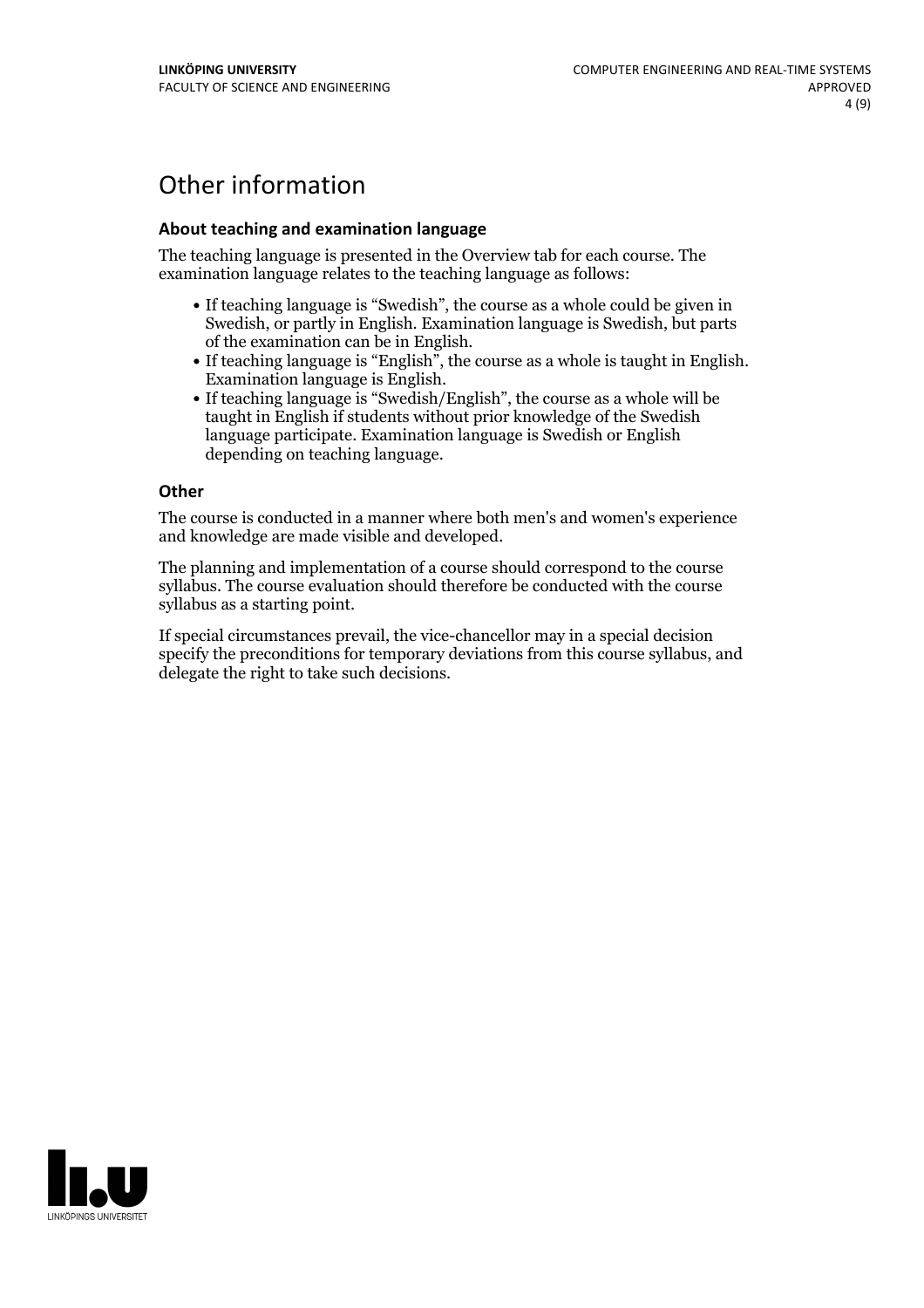# **Common rules**

## Course syllabus

A syllabus must be established for each course. The syllabus specifies the aim and contents of the course, and the prior knowledge that a student must have in order to be able to benefit from the course.

## Timetabling

Courses are timetabled after a decision has been made for this course concerning its assignment to a timetable module.

## Interruption in and deregistration from a course

The LiU decision, Guidelines concerning confirmation of participation in education (Dnr LiU-2020-02256), states that interruptions in study are to be recorded in Ladok. Thus, all students who do not participate in a course for which they have registered must record the interruption, such that the registration on the course can be removed. Deregistration from or interrupting a course is carried out using <sup>a</sup> web-based form: https://www.lith.liu.se/for- [studenter/kurskomplettering?l=en.](https://www.lith.liu.se/for-studenter/kurskomplettering?l=en)

## Cancelled coursesand changes to the course syllabus

Courses with few participants (fewer than 10) may be cancelled or organised in a manner that differs from that stated in the course syllabus. The Dean is to deliberate and decide whether a course is to be cancelled or changed from the course syllabus.

## Guidelines relating to examinations and examiners

For details, see Guidelines for education and examination for first-cycle and second-cycle education at Linköping University, Dnr LiU-2020-04501 [\(http://styrdokument.liu.se/Regelsamling/VisaBeslut/917592\)](http://styrdokument.liu.se/Regelsamling/VisaBeslut/917592).

An examiner must be employed as a teacher at LiU according to the LiU Regulations for Appointments, Dnr LiU-2021-01204 [\(https://styrdokument.liu.se/Regelsamling/VisaBeslut/622784](https://styrdokument.liu.se/Regelsamling/VisaBeslut/622784)). For courses in second-cycle, the following teachers can be appointed as examiner: Professor (including Adjunct and Visiting Professor), Associate Professor (including Adjunct), Senior Lecturer (including Adjunct and Visiting Senior Lecturer), Research Fellow, or Postdoc. For courses in first-cycle, Assistant Lecturer (including Adjunct and Visiting Assistant Lecturer) can also be appointed as examiner in addition to those listed for second-cycle courses. In exceptional cases, a Part-time Lecturer can also be appointed as an examiner at both first- and second cycle, see Delegation of authority for the Board of Faculty of Science and Engineering.

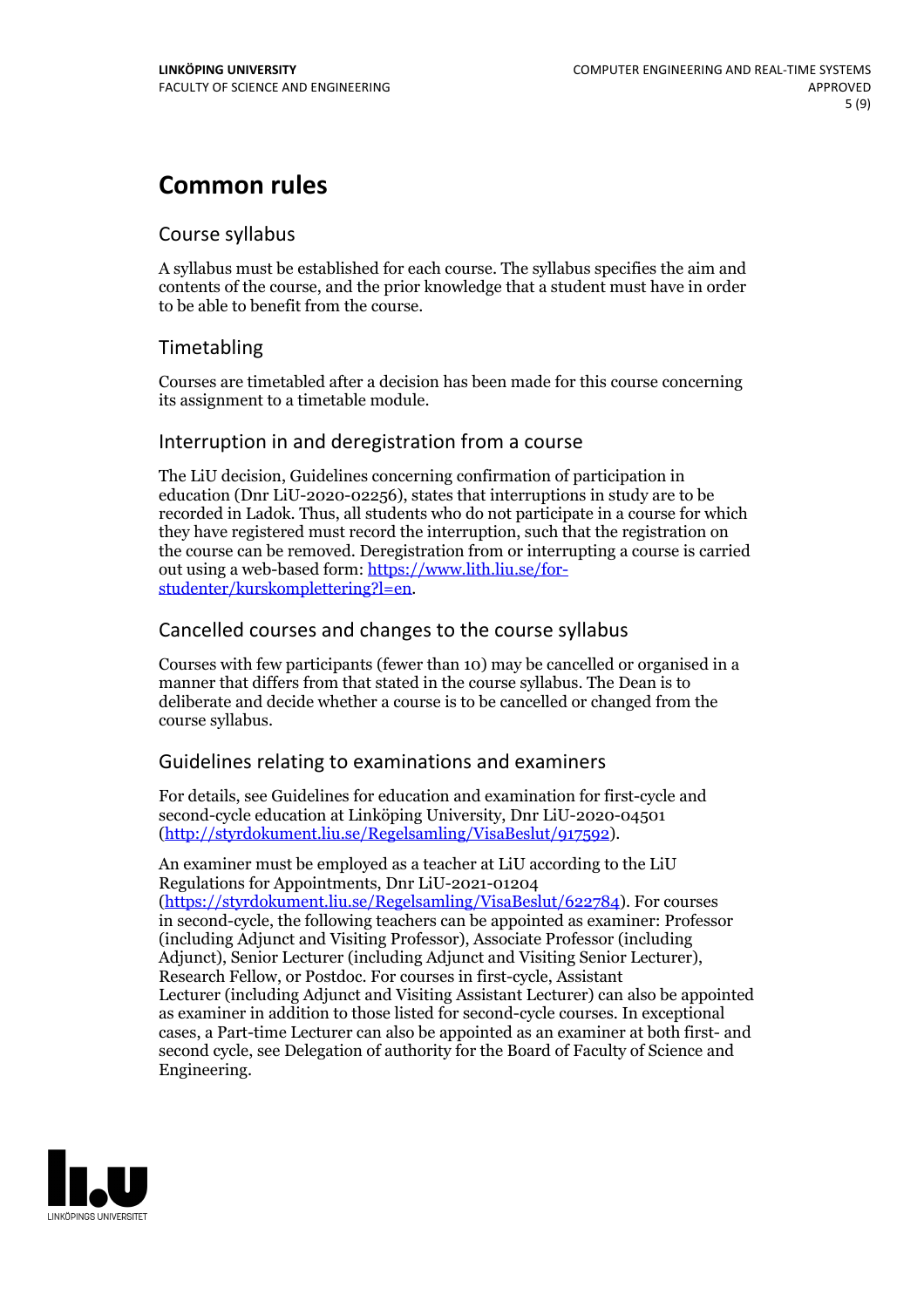## Forms of examination

#### **Principles for examination**

Written and oral examinations and digital and computer-based examinations are held at least three times a year: once immediately after the end of the course, once in August, and once (usually) in one of the re-examination periods. Examinations held at other times are to follow a decision of the faculty programme board.

Principles for examination scheduling for courses that follow the study periods:

- courses given in VT1 are examined for the first time in March, with re-examination in June and August
- courses given in VT2 are examined for the first time in May, with re-examination in August and October
- courses given in HT1 are examined for the first time in October, with re-examination in January and August
- courses given in HT2 are examined for the first time in January, with re-examination in March and in August.

The examination schedule is based on the structure of timetable modules, but there may be deviations from this, mainly in the case of courses that are studied and examined for several programmes and in lower grades (i.e. 1 and 2).

Examinations for courses that the faculty programme board has decided are to be held in alternate years are held three times during the school year in which the course is given according to the principles stated above.

Examinations for courses that are cancelled orrescheduled such that they are not given in one or several years are held three times during the year that immediately follows the course, with examination scheduling that corresponds to the scheduling that was in force before the course was cancelled or rescheduled.

When a course, or a written examination (TEN, DIT, DAT), is given for the last time, the regular examination and two re-examinations will be offered. Thereafter, examinations are phased out by offering three examinations during the following academic year at the same times as the examinations in any substitute course. If there is no substitute course, three examinations will be offered during re- examination periods during the following academic year. Other examination times are decided by the faculty programme board. In all cases above, the examination is also offered one more time during the academic year after the following, unless the faculty programme board decides otherwise. In total, 6 re-examinations are offered, of which 2 are regular re-examinations. In the examination registration system, the examinations given for the penultimate time and the last time are denoted.

If a course is given during several periods of the year (for programmes, or on different occasions for different programmes) the faculty programme board or boards determine together the scheduling and frequency of re-examination occasions.

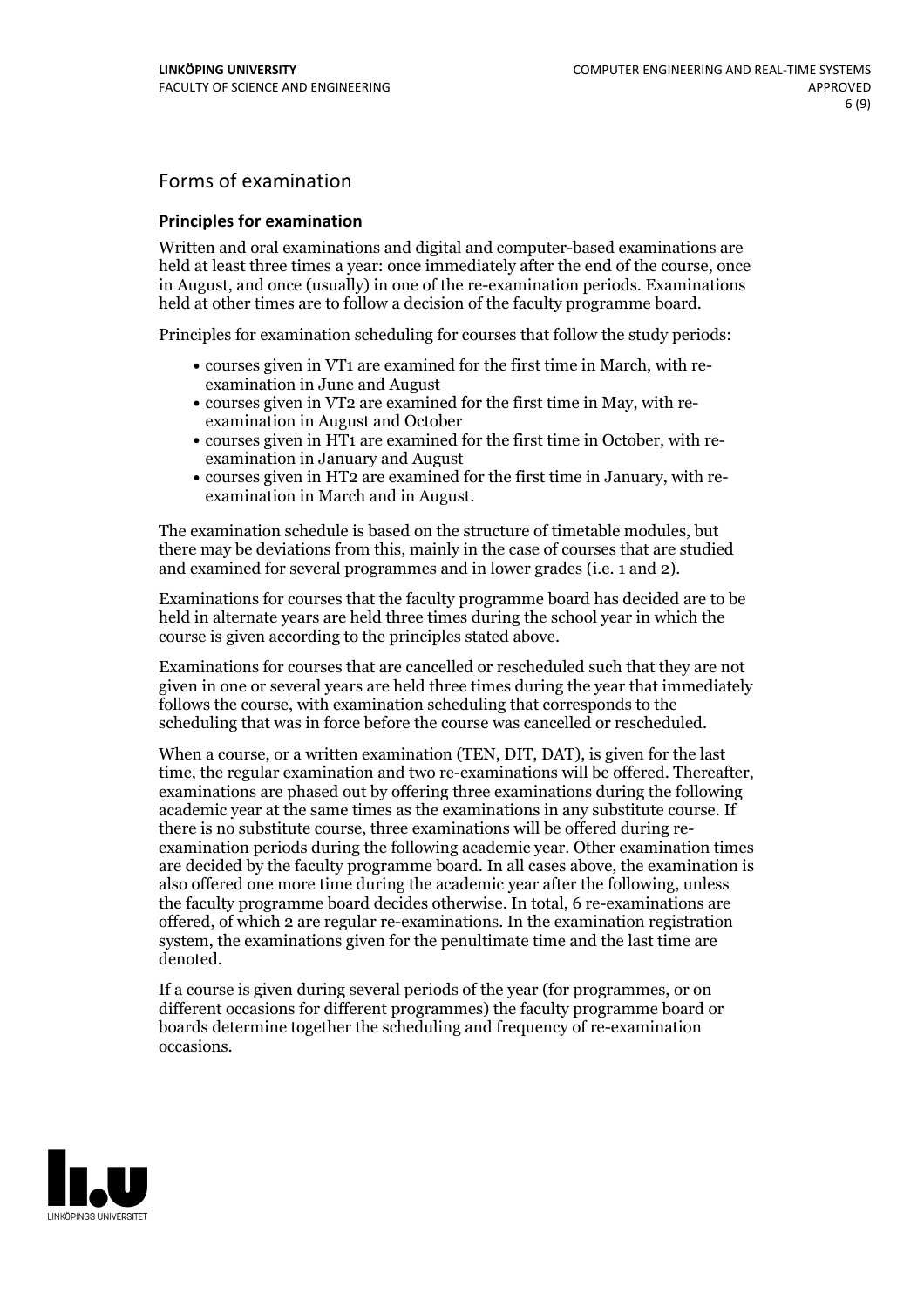### **Retakes of other forms of examination**

Regulations concerning retakes of other forms of examination than written examinations and digital and computer-based examinations are given in the LiU guidelines for examinations and examiners, [http://styrdokument.liu.se/Regelsamling/VisaBeslut/917592.](http://styrdokument.liu.se/Regelsamling/VisaBeslut/917592)

#### **Course closure**

For Decision on Routines for Administration of the Discontinuation of Educational Programs, Freestanding Courses and Courses in Programs, see DNR LiU-2021-04782. After a decision on closure and after the end of the discontinuation period, the students are referred to a replacement course (or similar) according to information in the course syllabus or programme syllabus. If a student has passed some part/parts of a closed program course but not all, and there is an at least partially replacing course, an assessment of crediting can be made. Any crediting of course components is made by the examiner.

### **Registration for examination**

In order to take an written, digital or computer-based examination, registration in advance is mandatory, see decision in the university's rule book [https://styrdokument.liu.se/Regelsamling/VisaBeslut/622682.](https://styrdokument.liu.se/Regelsamling/VisaBeslut/622682) An unregistered student can thus not be offered a place. The registration is done at the Student Portal or in the LiU-app during the registration period. The registration period opens 30 days before the date of the examination and closes 10 days before the date of the examination. Candidates are informed of the location of the examination by email, four days in advance.

### **Code of conduct for students during examinations**

Details are given in a decision in the university's rule book: <http://styrdokument.liu.se/Regelsamling/VisaBeslut/622682>.

#### **Retakes for higher grade**

Students at the Institute of Technology at LiU have the right to retake written examinations and digital and computer-based examinations in an attempt to achieve a higher grade. This is valid for all examination components with code "TEN", "DIT" and "DAT". The same right may not be exercised for other examination components, unless otherwise specified in the course syllabus.

A retake is not possible on courses that are included in an issued degree diploma.

#### **Grades**

The grades that are preferably to be used are Fail (U), Pass (3), Pass not without distinction  $(4)$  and Pass with distinction  $(5)$ .

- Grades U, 3, 4, 5 are to be awarded for courses that have written or digital examinations.<br>• Grades Fail (U) and Pass (G) may be awarded for courses with a large
- degree of practical components such as laboratory work, project work and

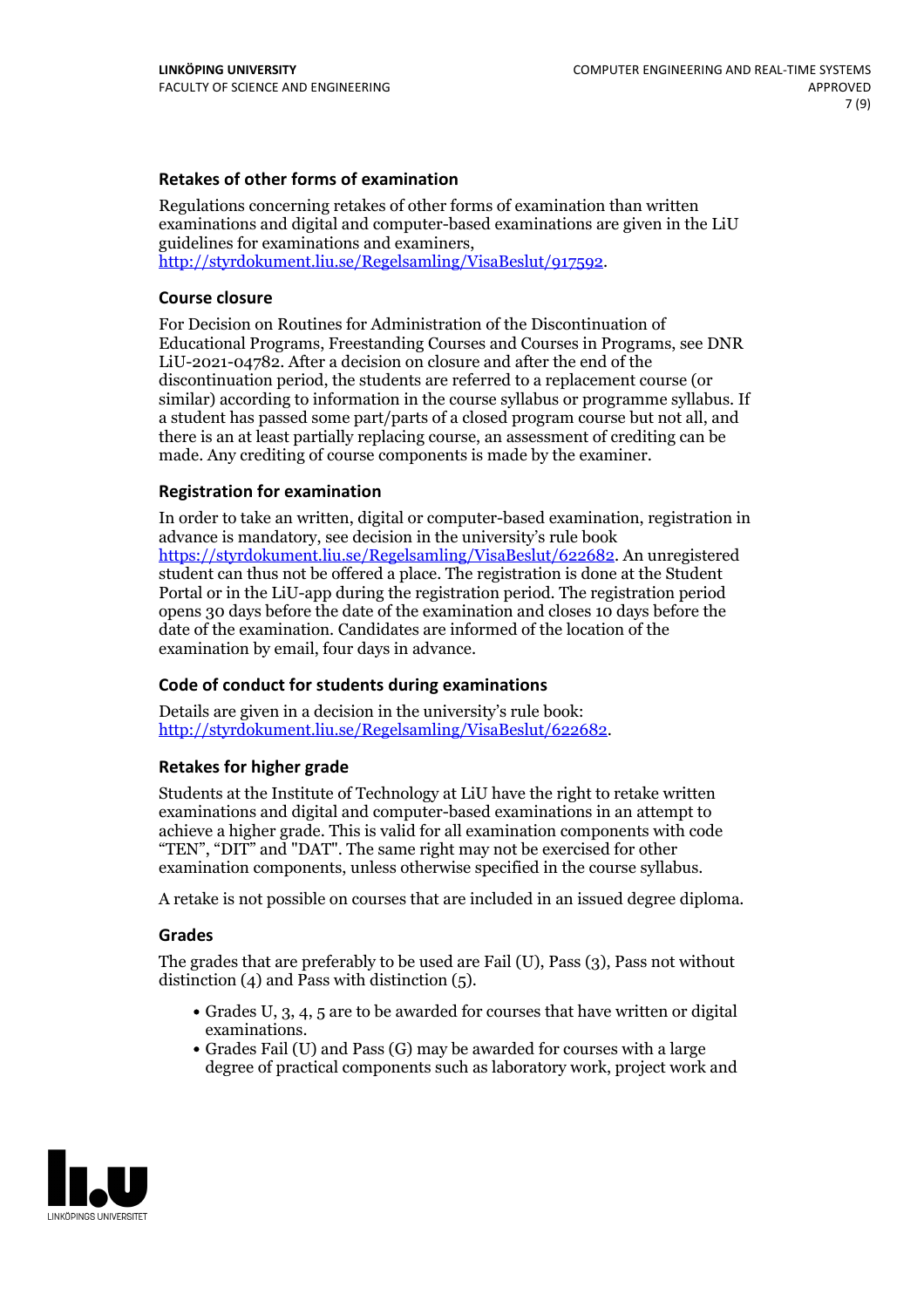group work.<br>• Grades Fail (U) and Pass (G) are to be used for degree projects and other independent work.

#### **Examination components**

The following examination components and associated module codes are used at the Faculty of Science and Engineering:

- Grades U, 3, 4, 5 are to be awarded for written examinations (TEN) and
- digital examinations (DIT).<br>• Examination components for which the grades Fail (U) and Pass (G) may be awarded are laboratory work (LAB), project work (PRA), preparatory written examination (KTR), digital preparatory written examination (DIK), oral examination (MUN), computer-based examination (DAT), home
- assignment (HEM), and assignment (UPG).<br>• Students receive grades either Fail (U) or Pass (G) for other examination components in which the examination criteria are satisfied principally through active attendance such as tutorial group (BAS) or examination item
- (MOM).<br>• Grades Fail (U) and Pass (G) are to be used for the examination components Opposition (OPPO) and Attendance at thesis presentation (AUSK) (i.e. part of the degree project).

In general, the following applies:

- 
- Mandatory course components must be scored and given <sup>a</sup> module code. Examination components that are not scored, cannot be mandatory. Hence, it is voluntary to participate in these examinations, and the voluntariness must be clearly stated. Additionally, if there are any associated conditions to
- the examination component, these must be clearly stated as well.<br>• For courses with more than one examination component with grades U,3,4,5, it shall be clearly stated how the final grade is weighted.

For mandatory components, the following applies (in accordance with the LiU Guidelines for education and examination for first-cycle and second-cycle

[http://styrdokument.liu.se/Regelsamling/VisaBeslut/917592\)](http://styrdokument.liu.se/Regelsamling/VisaBeslut/917592):

If special circumstances prevail, and if it is possible with consideration of the nature of the compulsory component, the examiner may decide to replace the compulsory component with another equivalent component.

For possibilities to alternative forms of examinations, the following applies (in accordance with the LiU Guidelines for education and examination for first-cycle [http://styrdokument.liu.se/Regelsamling/VisaBeslut/917592\)](http://styrdokument.liu.se/Regelsamling/VisaBeslut/917592):

If the LiU coordinator for students with disabilities has granted a student the right to an adapted examination for a written examination in an examination hall, the student has the right to it.